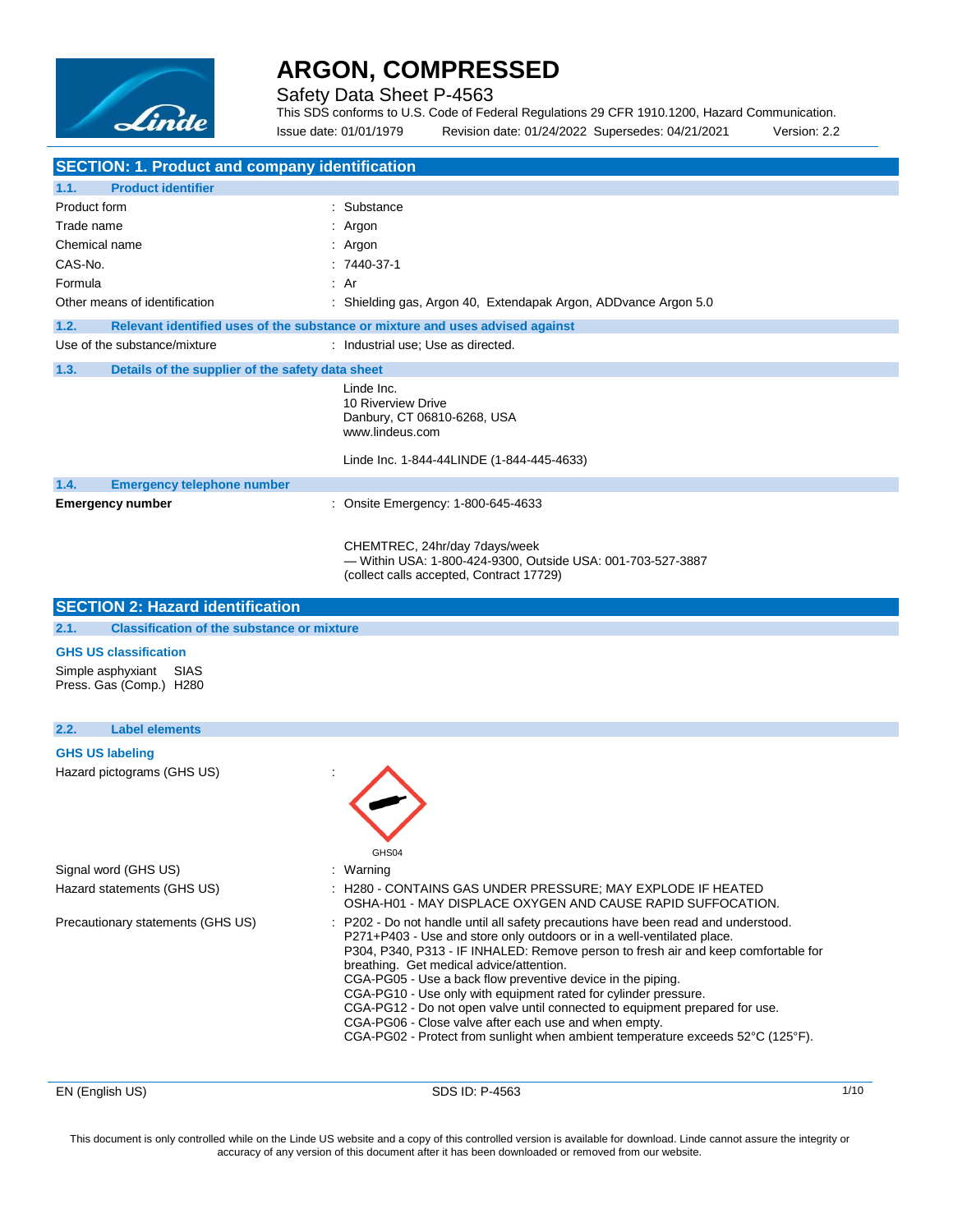

Safety Data Sheet P-4563

This SDS conforms to U.S. Code of Federal Regulations 29 CFR 1910.1200, Hazard Communication.

|                  | <u>Aran</u>                                                                |                   | Issue date: 01/01/1979                 |                                                                                                                                                                                                                                                                                            | Revision date: 01/24/2022 Supersedes: 04/21/2021                                                                                                                                                                                                                                                                                                                                                                                                                                        | Version: 2.2 |
|------------------|----------------------------------------------------------------------------|-------------------|----------------------------------------|--------------------------------------------------------------------------------------------------------------------------------------------------------------------------------------------------------------------------------------------------------------------------------------------|-----------------------------------------------------------------------------------------------------------------------------------------------------------------------------------------------------------------------------------------------------------------------------------------------------------------------------------------------------------------------------------------------------------------------------------------------------------------------------------------|--------------|
| 2.3.             | <b>Other hazards</b>                                                       |                   |                                        |                                                                                                                                                                                                                                                                                            |                                                                                                                                                                                                                                                                                                                                                                                                                                                                                         |              |
| classification   | Other hazards which do not result in                                       |                   | : Asphyxiant in high concentrations.   |                                                                                                                                                                                                                                                                                            |                                                                                                                                                                                                                                                                                                                                                                                                                                                                                         |              |
| 2.4.             | <b>Unknown acute toxicity (GHS US)</b>                                     |                   |                                        |                                                                                                                                                                                                                                                                                            |                                                                                                                                                                                                                                                                                                                                                                                                                                                                                         |              |
|                  |                                                                            |                   | No data available                      |                                                                                                                                                                                                                                                                                            |                                                                                                                                                                                                                                                                                                                                                                                                                                                                                         |              |
|                  | <b>SECTION 3: Composition/Information on ingredients</b>                   |                   |                                        |                                                                                                                                                                                                                                                                                            |                                                                                                                                                                                                                                                                                                                                                                                                                                                                                         |              |
| 3.1.             | <b>Substances</b>                                                          |                   |                                        |                                                                                                                                                                                                                                                                                            |                                                                                                                                                                                                                                                                                                                                                                                                                                                                                         |              |
| Name             |                                                                            |                   | : ARGON, COMPRESSED                    |                                                                                                                                                                                                                                                                                            |                                                                                                                                                                                                                                                                                                                                                                                                                                                                                         |              |
| CAS-No.          |                                                                            |                   | $:7440-37-1$                           |                                                                                                                                                                                                                                                                                            |                                                                                                                                                                                                                                                                                                                                                                                                                                                                                         |              |
| <b>Name</b>      |                                                                            |                   | <b>Product identifier</b>              | %                                                                                                                                                                                                                                                                                          |                                                                                                                                                                                                                                                                                                                                                                                                                                                                                         |              |
| Argon            |                                                                            |                   | (CAS-No.) 7440-37-1                    | $99.5 - 100$                                                                                                                                                                                                                                                                               |                                                                                                                                                                                                                                                                                                                                                                                                                                                                                         |              |
| 3.2.             | <b>Mixtures</b>                                                            |                   |                                        |                                                                                                                                                                                                                                                                                            |                                                                                                                                                                                                                                                                                                                                                                                                                                                                                         |              |
| Not applicable   |                                                                            |                   |                                        |                                                                                                                                                                                                                                                                                            |                                                                                                                                                                                                                                                                                                                                                                                                                                                                                         |              |
|                  | <b>SECTION 4: First aid measures</b>                                       |                   |                                        |                                                                                                                                                                                                                                                                                            |                                                                                                                                                                                                                                                                                                                                                                                                                                                                                         |              |
| 4.1.             | <b>Description of first aid measures</b>                                   |                   |                                        |                                                                                                                                                                                                                                                                                            |                                                                                                                                                                                                                                                                                                                                                                                                                                                                                         |              |
|                  | First-aid measures after inhalation                                        |                   |                                        |                                                                                                                                                                                                                                                                                            | : Remove person to fresh air and keep comfortable for breathing. If not breathing, give artificial<br>respiration. If breathing is difficult, trained personnel should give oxygen. . Call a doctor.                                                                                                                                                                                                                                                                                    |              |
|                  | First-aid measures after skin contact                                      |                   |                                        | : Adverse effects not expected from this product.                                                                                                                                                                                                                                          |                                                                                                                                                                                                                                                                                                                                                                                                                                                                                         |              |
|                  | First-aid measures after eye contact                                       |                   |                                        | plenty of water. Consult an ophthalmologist if irritation persists.                                                                                                                                                                                                                        | : Adverse effects not expected from this product. In case of eye irritation: Rinse immediately with                                                                                                                                                                                                                                                                                                                                                                                     |              |
|                  | First-aid measures after ingestion                                         |                   |                                        | : Ingestion is not considered a potential route of exposure.                                                                                                                                                                                                                               |                                                                                                                                                                                                                                                                                                                                                                                                                                                                                         |              |
| 4.2.             | Most important symptoms and effects, both acute and delayed                |                   |                                        |                                                                                                                                                                                                                                                                                            |                                                                                                                                                                                                                                                                                                                                                                                                                                                                                         |              |
|                  |                                                                            |                   | No additional information available    |                                                                                                                                                                                                                                                                                            |                                                                                                                                                                                                                                                                                                                                                                                                                                                                                         |              |
| 4.3.             | Indication of any immediate medical attention and special treatment needed |                   |                                        |                                                                                                                                                                                                                                                                                            |                                                                                                                                                                                                                                                                                                                                                                                                                                                                                         |              |
| None.            |                                                                            |                   |                                        |                                                                                                                                                                                                                                                                                            |                                                                                                                                                                                                                                                                                                                                                                                                                                                                                         |              |
|                  | <b>SECTION 5: Firefighting measures</b>                                    |                   |                                        |                                                                                                                                                                                                                                                                                            |                                                                                                                                                                                                                                                                                                                                                                                                                                                                                         |              |
| 5.1.             | <b>Extinguishing media</b>                                                 |                   |                                        |                                                                                                                                                                                                                                                                                            |                                                                                                                                                                                                                                                                                                                                                                                                                                                                                         |              |
|                  | Suitable extinguishing media                                               |                   |                                        | : Use extinguishing media appropriate for surrounding fire.                                                                                                                                                                                                                                |                                                                                                                                                                                                                                                                                                                                                                                                                                                                                         |              |
| 5.2.             | Special hazards arising from the substance or mixture                      |                   |                                        |                                                                                                                                                                                                                                                                                            |                                                                                                                                                                                                                                                                                                                                                                                                                                                                                         |              |
| Reactivity       |                                                                            |                   |                                        |                                                                                                                                                                                                                                                                                            | : No reactivity hazard other than the effects described in sub-sections below.                                                                                                                                                                                                                                                                                                                                                                                                          |              |
| 5.3.             | <b>Advice for firefighters</b>                                             |                   |                                        |                                                                                                                                                                                                                                                                                            |                                                                                                                                                                                                                                                                                                                                                                                                                                                                                         |              |
|                  | Firefighting instructions                                                  |                   | L-Fire Protection.                     |                                                                                                                                                                                                                                                                                            | : Evacuate all personnel from the danger area. Use self-contained breathing apparatus (SCBA)<br>and protective clothing. Immediately cool containers with water from maximum distance. Stop<br>flow of gas if safe to do so, while continuing cooling water spray. Remove ignition sources if<br>safe to do so. Remove containers from area of fire if safe to do so. On-site fire brigades must<br>comply with OSHA 29 CFR 1910.156 and applicable standards under 29 CFR 1910 Subpart |              |
|                  | Protection during firefighting                                             |                   |                                        | Compressed gas: asphyxiant. Suffocation hazard by lack of oxygen.                                                                                                                                                                                                                          |                                                                                                                                                                                                                                                                                                                                                                                                                                                                                         |              |
|                  | Special protective equipment for fire fighters                             |                   |                                        | Contained Breathing Apparatus) for fire fighters.                                                                                                                                                                                                                                          | : Use self-contained breathing apparatus. Standard protective clothing and equipment (Self                                                                                                                                                                                                                                                                                                                                                                                              |              |
| Specific methods |                                                                            | drainage systems. |                                        | : Use fire control measures appropriate for the surrounding fire. Exposure to fire and heat<br>radiation may cause gas containers to rupture. Cool endangered containers with water spray jet<br>from a protected position. Prevent water used in emergency cases from entering sewers and |                                                                                                                                                                                                                                                                                                                                                                                                                                                                                         |              |
|                  |                                                                            |                   | Stop flow of product if safe to do so. |                                                                                                                                                                                                                                                                                            |                                                                                                                                                                                                                                                                                                                                                                                                                                                                                         |              |
|                  |                                                                            |                   |                                        | Use water spray or fog to knock down fire fumes if possible.                                                                                                                                                                                                                               |                                                                                                                                                                                                                                                                                                                                                                                                                                                                                         |              |

EN (English US) SDS ID: P-4563 2/10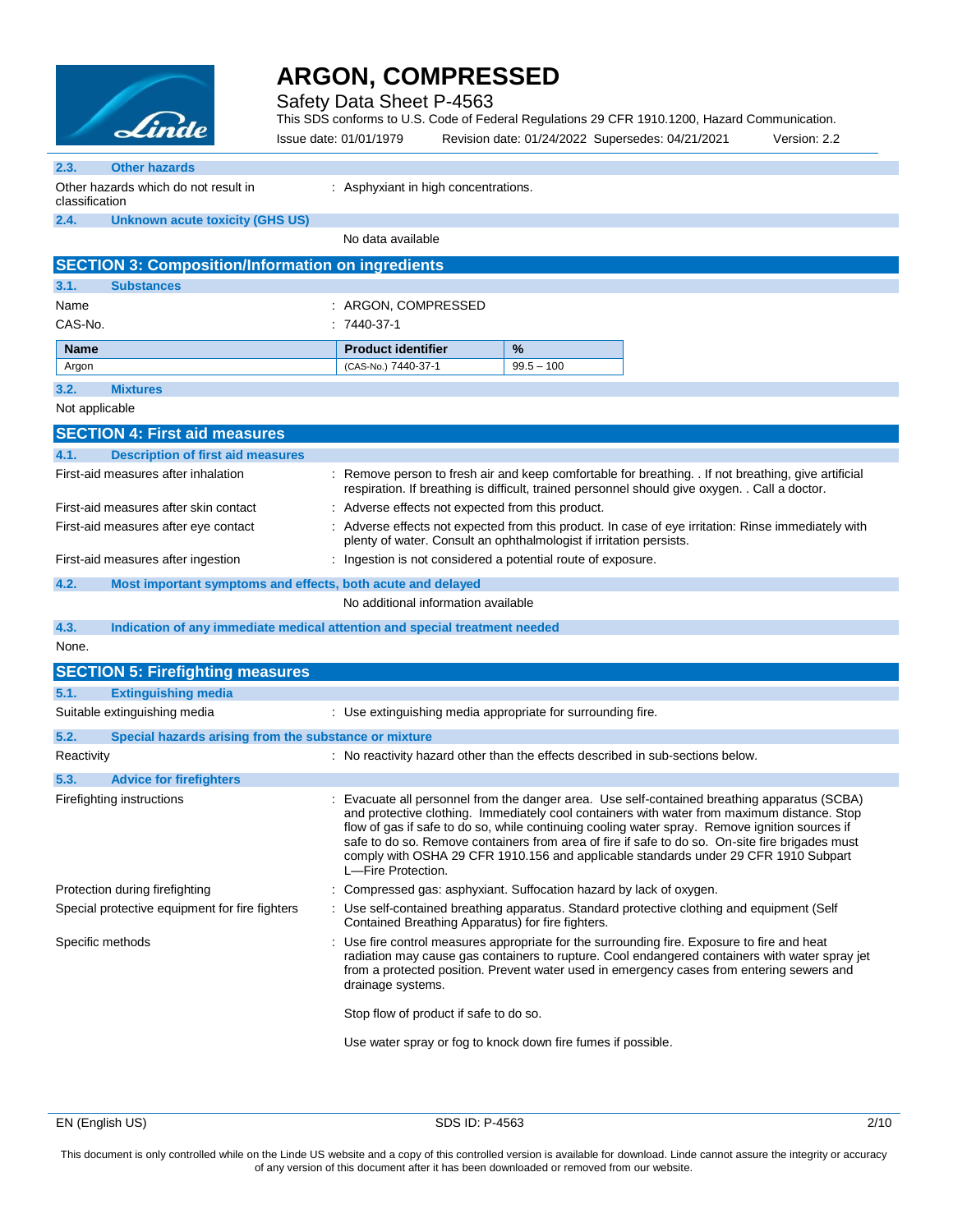

Safety Data Sheet P-4563

This SDS conforms to U.S. Code of Federal Regulations 29 CFR 1910.1200, Hazard Communication.

Issue date: 01/01/1979 Revision date: 01/24/2022 Supersedes: 04/21/2021 Version: 2.2

|        | <b>SECTION 6: Accidental release measures</b>                       |                                                                                                                                                                                                                                                                                                                                                                                                                                                                                                                                                                                                                                                                                                                                                                                                                                                                                                                                                                                                                                                                                                                                         |
|--------|---------------------------------------------------------------------|-----------------------------------------------------------------------------------------------------------------------------------------------------------------------------------------------------------------------------------------------------------------------------------------------------------------------------------------------------------------------------------------------------------------------------------------------------------------------------------------------------------------------------------------------------------------------------------------------------------------------------------------------------------------------------------------------------------------------------------------------------------------------------------------------------------------------------------------------------------------------------------------------------------------------------------------------------------------------------------------------------------------------------------------------------------------------------------------------------------------------------------------|
| 6.1.   | Personal precautions, protective equipment and emergency procedures |                                                                                                                                                                                                                                                                                                                                                                                                                                                                                                                                                                                                                                                                                                                                                                                                                                                                                                                                                                                                                                                                                                                                         |
|        | General measures                                                    | : Prevent from entering sewers, basements and workpits, or any place where its accumulation<br>can be dangerous. Evacuate area. Ensure adequate air ventilation. Wear self-contained<br>breathing apparatus when entering area unless atmosphere is proven to be safe. Stop leak if<br>safe to do so.                                                                                                                                                                                                                                                                                                                                                                                                                                                                                                                                                                                                                                                                                                                                                                                                                                   |
| 6.1.1. | For non-emergency personnel                                         | No additional information available                                                                                                                                                                                                                                                                                                                                                                                                                                                                                                                                                                                                                                                                                                                                                                                                                                                                                                                                                                                                                                                                                                     |
| 6.1.2. | For emergency responders                                            |                                                                                                                                                                                                                                                                                                                                                                                                                                                                                                                                                                                                                                                                                                                                                                                                                                                                                                                                                                                                                                                                                                                                         |
|        |                                                                     | No additional information available                                                                                                                                                                                                                                                                                                                                                                                                                                                                                                                                                                                                                                                                                                                                                                                                                                                                                                                                                                                                                                                                                                     |
| 6.2.   | <b>Environmental precautions</b>                                    |                                                                                                                                                                                                                                                                                                                                                                                                                                                                                                                                                                                                                                                                                                                                                                                                                                                                                                                                                                                                                                                                                                                                         |
|        |                                                                     | Try to stop release.                                                                                                                                                                                                                                                                                                                                                                                                                                                                                                                                                                                                                                                                                                                                                                                                                                                                                                                                                                                                                                                                                                                    |
| 6.3.   | Methods and material for containment and cleaning up                |                                                                                                                                                                                                                                                                                                                                                                                                                                                                                                                                                                                                                                                                                                                                                                                                                                                                                                                                                                                                                                                                                                                                         |
|        |                                                                     | No additional information available                                                                                                                                                                                                                                                                                                                                                                                                                                                                                                                                                                                                                                                                                                                                                                                                                                                                                                                                                                                                                                                                                                     |
| 6.4.   | <b>Reference to other sections</b>                                  |                                                                                                                                                                                                                                                                                                                                                                                                                                                                                                                                                                                                                                                                                                                                                                                                                                                                                                                                                                                                                                                                                                                                         |
|        |                                                                     | See also sections 8 and 13.                                                                                                                                                                                                                                                                                                                                                                                                                                                                                                                                                                                                                                                                                                                                                                                                                                                                                                                                                                                                                                                                                                             |
|        | <b>SECTION 7: Handling and storage</b>                              |                                                                                                                                                                                                                                                                                                                                                                                                                                                                                                                                                                                                                                                                                                                                                                                                                                                                                                                                                                                                                                                                                                                                         |
| 7.1.   | <b>Precautions for safe handling</b>                                |                                                                                                                                                                                                                                                                                                                                                                                                                                                                                                                                                                                                                                                                                                                                                                                                                                                                                                                                                                                                                                                                                                                                         |
|        | Precautions for safe handling                                       | : Wear leather safety gloves and safety shoes when handling cylinders. Protect cylinders from<br>physical damage; do not drag, roll, slide or drop. While moving cylinder, always keep in place<br>removable valve cover. Never attempt to lift a cylinder by its cap; the cap is intended solely to<br>protect the valve. When moving cylinders, even for short distances, use a cart (trolley, hand<br>truck, etc.) designed to transport cylinders. Never insert an object (e.g. wrench, screwdriver,<br>pry bar) into cap openings; doing so may damage the valve and cause a leak. Use an<br>adjustable strap wrench to remove over-tight or rusted caps. Slowly open the valve. If the<br>valve is hard to open, discontinue use and contact your supplier. Close the container valve<br>after each use; keep closed even when empty. Never apply flame or localized heat directly to<br>any part of the container. High temperatures may damage the container and could cause the<br>pressure relief device to fail prematurely, venting the container contents. For other precautions<br>in using this product, see section 16. |
| 7.2.   | Conditions for safe storage, including any incompatibilities        |                                                                                                                                                                                                                                                                                                                                                                                                                                                                                                                                                                                                                                                                                                                                                                                                                                                                                                                                                                                                                                                                                                                                         |
|        | Storage conditions                                                  | : Store in a cool, well-ventilated place. Store and use with adequate ventilation. Store only where<br>temperature will not exceed 125°F (52°C). Firmly secure containers upright to keep them from<br>falling or being knocked over. Install valve protection cap firmly in place by hand. Store full and<br>empty containers separately. Use a first-in, first-out inventory system to prevent storing full<br>containers for long periods.                                                                                                                                                                                                                                                                                                                                                                                                                                                                                                                                                                                                                                                                                           |
|        |                                                                     | <b>OTHER PRECAUTIONS FOR HANDLING, STORAGE, AND USE:</b> When handling product<br>under pressure, use piping and equipment adequately designed to withstand the pressures to<br>be encountered. Never work on a pressurized system. Use a back flow preventive device in the<br>piping. Gases can cause rapid suffocation because of oxygen deficiency; store and use with<br>adequate ventilation. If a leak occurs, close the container valve and blow down the system in a<br>safe and environmentally correct manner in compliance with all international, federal/national,<br>state/provincial, and local laws; then repair the leak. Never place a container where it may<br>become part of an electrical circuit.                                                                                                                                                                                                                                                                                                                                                                                                               |
| 7.3.   | <b>Specific end use(s)</b>                                          |                                                                                                                                                                                                                                                                                                                                                                                                                                                                                                                                                                                                                                                                                                                                                                                                                                                                                                                                                                                                                                                                                                                                         |
|        |                                                                     | None.                                                                                                                                                                                                                                                                                                                                                                                                                                                                                                                                                                                                                                                                                                                                                                                                                                                                                                                                                                                                                                                                                                                                   |
|        | <b>SECTION 8: Exposure controls/personal protection</b>             |                                                                                                                                                                                                                                                                                                                                                                                                                                                                                                                                                                                                                                                                                                                                                                                                                                                                                                                                                                                                                                                                                                                                         |
| 8.1.   | <b>Control parameters</b>                                           |                                                                                                                                                                                                                                                                                                                                                                                                                                                                                                                                                                                                                                                                                                                                                                                                                                                                                                                                                                                                                                                                                                                                         |

| ARGON, COMPRESSED (7440-37-1) |                 |
|-------------------------------|-----------------|
| <b>ACGIH</b>                  | Not established |
| USA OSHA                      | Not established |

EN (English US) 3/10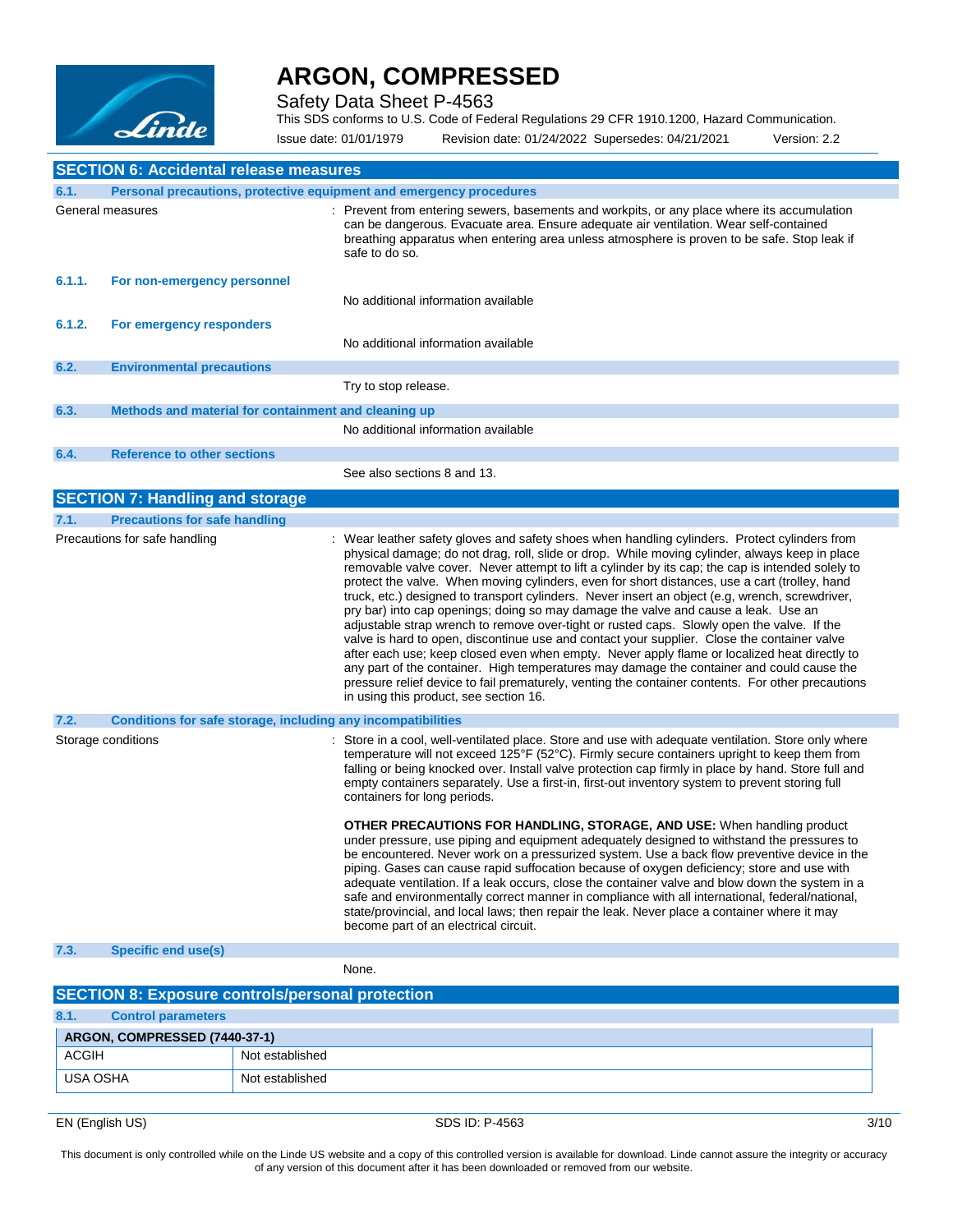

Safety Data Sheet P-4563

This SDS conforms to U.S. Code of Federal Regulations 29 CFR 1910.1200, Hazard Communication. Issue date: 01/01/1979 Revision date: 01/24/2022 Supersedes: 04/21/2021 Version: 2.2

 $\mathbb{R}^n$ 

| Argon (7440-37-1)                |                                                                                                                                                                                                                                                                                                                                                                                                                                                                                                                                                                                                |  |
|----------------------------------|------------------------------------------------------------------------------------------------------------------------------------------------------------------------------------------------------------------------------------------------------------------------------------------------------------------------------------------------------------------------------------------------------------------------------------------------------------------------------------------------------------------------------------------------------------------------------------------------|--|
| ACGIH                            | Not established                                                                                                                                                                                                                                                                                                                                                                                                                                                                                                                                                                                |  |
| <b>USA OSHA</b>                  | Not established                                                                                                                                                                                                                                                                                                                                                                                                                                                                                                                                                                                |  |
| 8.2.<br><b>Exposure controls</b> |                                                                                                                                                                                                                                                                                                                                                                                                                                                                                                                                                                                                |  |
| Appropriate engineering controls | : Oxygen detectors should be used when asphyxiating gases may be released. Systems under<br>pressure should be regularly checked for leakages. Provide adequate general and local<br>exhaust ventilation. Consider work permit system e.g. for maintenance activities.                                                                                                                                                                                                                                                                                                                         |  |
| Hand protection                  | : Wear working gloves when handling gas containers.                                                                                                                                                                                                                                                                                                                                                                                                                                                                                                                                            |  |
| Eye protection                   | : Wear safety glasses with side shields.                                                                                                                                                                                                                                                                                                                                                                                                                                                                                                                                                       |  |
| Respiratory protection           | : When workplace conditions warrant respirator use, follow a respiratory protection program that<br>meets OSHA 29 CFR 1910.134, ANSI Z88.2, or MSHA 30 CFR 72.710 (where applicable).<br>Use an air-supplied or air-purifying cartridge if the action level is exceeded. Ensure that the<br>respirator has the appropriate protection factor for the exposure level. If cartridge type<br>respirators are used, the cartridge must be appropriate for the chemical exposure. For<br>emergencies or instances with unknown exposure levels, use a self-contained breathing<br>apparatus (SCBA). |  |
| Thermal hazard protection        | : None necessary.                                                                                                                                                                                                                                                                                                                                                                                                                                                                                                                                                                              |  |
| Environmental exposure controls  | : None necessary.                                                                                                                                                                                                                                                                                                                                                                                                                                                                                                                                                                              |  |
| Other information                | : Wear safety shoes while handling containers.                                                                                                                                                                                                                                                                                                                                                                                                                                                                                                                                                 |  |

| <b>SECTION 9: Physical and chemical properties</b>            |                                                                     |      |
|---------------------------------------------------------------|---------------------------------------------------------------------|------|
| Information on basic physical and chemical properties<br>9.1. |                                                                     |      |
| Physical state                                                | : Gas                                                               |      |
| Appearance                                                    | Colorless gas.                                                      |      |
| Molecular mass                                                | 40 g/mol                                                            |      |
| Color                                                         | Colorless.                                                          |      |
| Odor                                                          | No odor warning properties.                                         |      |
| Odor threshold                                                | : No data available                                                 |      |
| рH                                                            | : Not applicable.                                                   |      |
| Relative evaporation rate (butyl acetate=1)                   | : No data available                                                 |      |
| Relative evaporation rate (ether=1)                           | : Not applicable.                                                   |      |
| Melting point                                                 | $: -189 °C$                                                         |      |
| Freezing point                                                | : No data available                                                 |      |
| Boiling point                                                 | : $-185.9$ °C                                                       |      |
| Flash point                                                   | : No data available                                                 |      |
| Critical temperature                                          | -122.4 °C                                                           |      |
| Auto-ignition temperature                                     | : Not applicable.                                                   |      |
| Decomposition temperature                                     | : No data available                                                 |      |
| Flammability (solid, gas)                                     | : No data available                                                 |      |
| Vapor pressure                                                | Not applicable.                                                     |      |
| Critical pressure                                             | : 4898 kPa                                                          |      |
| Relative vapor density at 20 °C                               | No data available                                                   |      |
| Relative density                                              | No data available                                                   |      |
| Density                                                       | : 0.103 lb/ft <sup>3</sup> Vapor density at $70^{\circ}$ F (21.1°C) |      |
| Relative gas density                                          | : 1.38                                                              |      |
| Solubility                                                    | : Water: 61 mg/l                                                    |      |
| Partition coefficient n-octanol/water (Log Pow)               | : Not applicable.                                                   |      |
| Partition coefficient n-octanol/water (Log Kow)               | : Not applicable.                                                   |      |
| Viscosity, kinematic                                          | : Not applicable.                                                   |      |
| Viscosity, dynamic                                            | : Not applicable.                                                   |      |
| EN (English US)                                               | SDS ID: P-4563                                                      | 4/10 |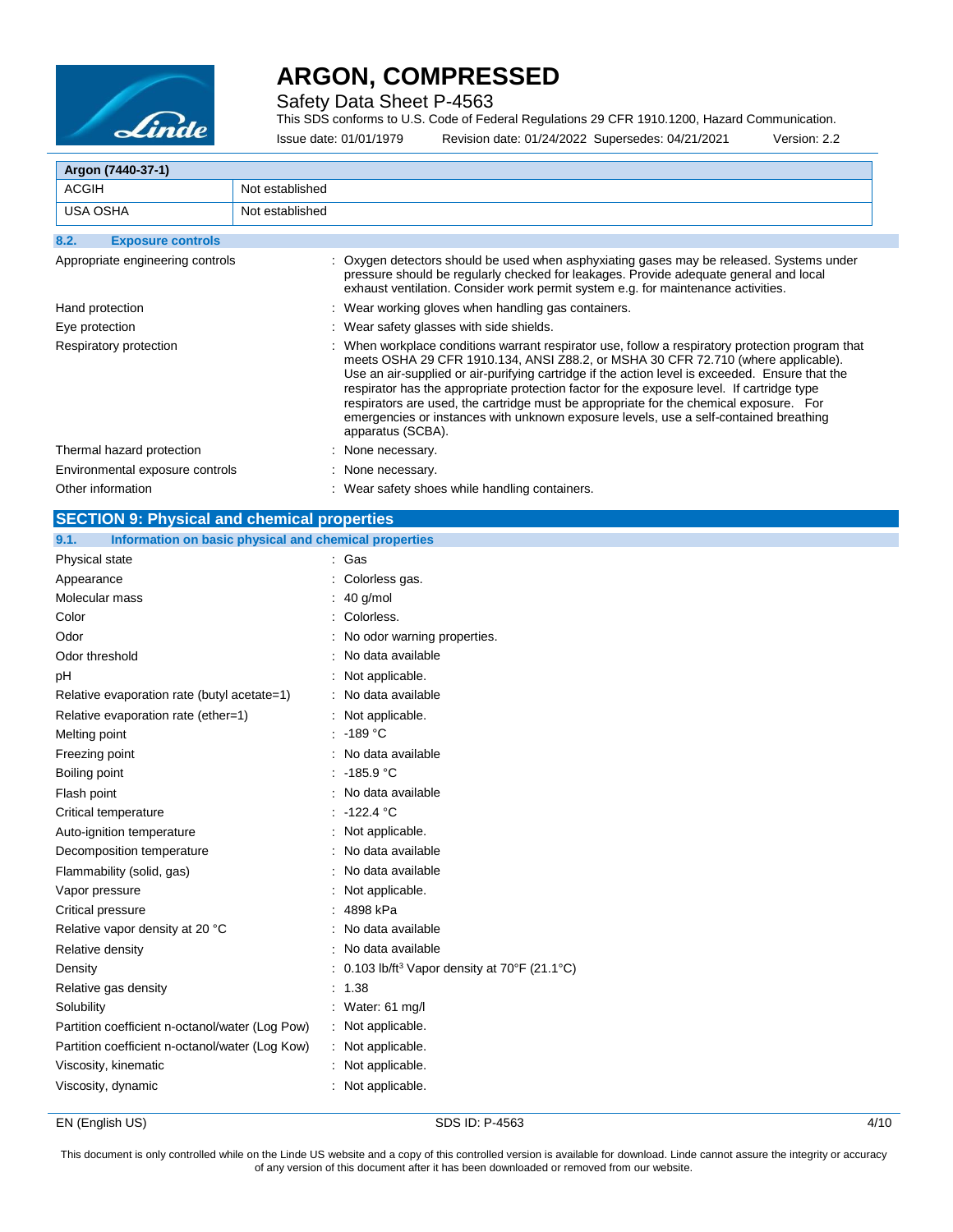

Safety Data Sheet P-4563

This SDS conforms to U.S. Code of Federal Regulations 29 CFR 1910.1200, Hazard Communication. Issue date: 01/01/1979 Revision date: 01/24/2022 Supersedes: 04/21/2021 Version: 2.2

| Explosive properties             | : Not applicable.                                                                                          |
|----------------------------------|------------------------------------------------------------------------------------------------------------|
| Oxidizing properties             | : None.                                                                                                    |
| <b>Explosion limits</b>          | : No data available                                                                                        |
| 9.2.<br><b>Other information</b> |                                                                                                            |
| Gas group                        | : Compressed gas                                                                                           |
| Additional information           | : Gas/vapor heavier than air. May accumulate in confined spaces, particularly at or below ground<br>level. |

|                 | <b>SECTION 10: Stability and reactivity</b>  |                                                                                                                                                                                                                                                                                                                                                                                                                                 |
|-----------------|----------------------------------------------|---------------------------------------------------------------------------------------------------------------------------------------------------------------------------------------------------------------------------------------------------------------------------------------------------------------------------------------------------------------------------------------------------------------------------------|
| 10.1.           | <b>Reactivity</b>                            |                                                                                                                                                                                                                                                                                                                                                                                                                                 |
|                 |                                              | No reactivity hazard other than the effects described in sub-sections below.                                                                                                                                                                                                                                                                                                                                                    |
| 10.2.           | <b>Chemical stability</b>                    |                                                                                                                                                                                                                                                                                                                                                                                                                                 |
|                 |                                              | Stable under normal conditions.                                                                                                                                                                                                                                                                                                                                                                                                 |
| 10.3.           | <b>Possibility of hazardous reactions</b>    |                                                                                                                                                                                                                                                                                                                                                                                                                                 |
|                 |                                              | None.                                                                                                                                                                                                                                                                                                                                                                                                                           |
| 10.4.           | <b>Conditions to avoid</b>                   |                                                                                                                                                                                                                                                                                                                                                                                                                                 |
|                 |                                              | None under recommended storage and handling conditions (see section 7).                                                                                                                                                                                                                                                                                                                                                         |
| 10.5.           | Incompatible materials                       |                                                                                                                                                                                                                                                                                                                                                                                                                                 |
|                 |                                              | Using this product in welding and cutting may create additional hazards. The arc from electric arc<br>welding may form gaseous reaction products such as carbon monoxide and carbon dioxide. Ozone<br>and nitrogen oxides may be formed by the radiation from the arc. Other decomposition products of<br>arc welding and cutting originate from the volatilization, reaction, and oxidization of the material<br>being worked. |
| 10.6.           | <b>Hazardous decomposition products</b>      |                                                                                                                                                                                                                                                                                                                                                                                                                                 |
|                 |                                              | None.                                                                                                                                                                                                                                                                                                                                                                                                                           |
|                 | <b>SECTION 11: Toxicological information</b> |                                                                                                                                                                                                                                                                                                                                                                                                                                 |
| 11.1.           | Information on toxicological effects         |                                                                                                                                                                                                                                                                                                                                                                                                                                 |
| Acute toxicity  |                                              | : Not classified                                                                                                                                                                                                                                                                                                                                                                                                                |
|                 | Skin corrosion/irritation                    | : Not classified                                                                                                                                                                                                                                                                                                                                                                                                                |
|                 |                                              | pH: Not applicable.                                                                                                                                                                                                                                                                                                                                                                                                             |
|                 | Serious eye damage/irritation                | : Not classified                                                                                                                                                                                                                                                                                                                                                                                                                |
|                 |                                              | pH: Not applicable.                                                                                                                                                                                                                                                                                                                                                                                                             |
|                 | Respiratory or skin sensitization            | Not classified                                                                                                                                                                                                                                                                                                                                                                                                                  |
|                 | Germ cell mutagenicity                       | Not classified                                                                                                                                                                                                                                                                                                                                                                                                                  |
| Carcinogenicity |                                              | Not classified                                                                                                                                                                                                                                                                                                                                                                                                                  |
|                 | Reproductive toxicity                        | : Not classified                                                                                                                                                                                                                                                                                                                                                                                                                |
|                 | STOT-single exposure                         | Not classified                                                                                                                                                                                                                                                                                                                                                                                                                  |
|                 | STOT-repeated exposure                       | Not classified                                                                                                                                                                                                                                                                                                                                                                                                                  |
|                 | Aspiration hazard                            | : Not classified                                                                                                                                                                                                                                                                                                                                                                                                                |
|                 | <b>SECTION 12: Ecological information</b>    |                                                                                                                                                                                                                                                                                                                                                                                                                                 |
| 12.1.           | <b>Toxicity</b>                              |                                                                                                                                                                                                                                                                                                                                                                                                                                 |
|                 | $E_{\text{colow}}$ conoral                   | No occlogical damage caused by this product                                                                                                                                                                                                                                                                                                                                                                                     |

|       | .                                    |                                                |      |
|-------|--------------------------------------|------------------------------------------------|------|
|       | Ecology - general                    | : No ecological damage caused by this product. |      |
| 12.2. | <b>Persistence and degradability</b> |                                                |      |
|       | ARGON, COMPRESSED (7440-37-1)        |                                                |      |
|       | Persistence and degradability        | No ecological damage caused by this product.   |      |
|       | EN (English US)                      | SDS ID: P-4563                                 | 5/10 |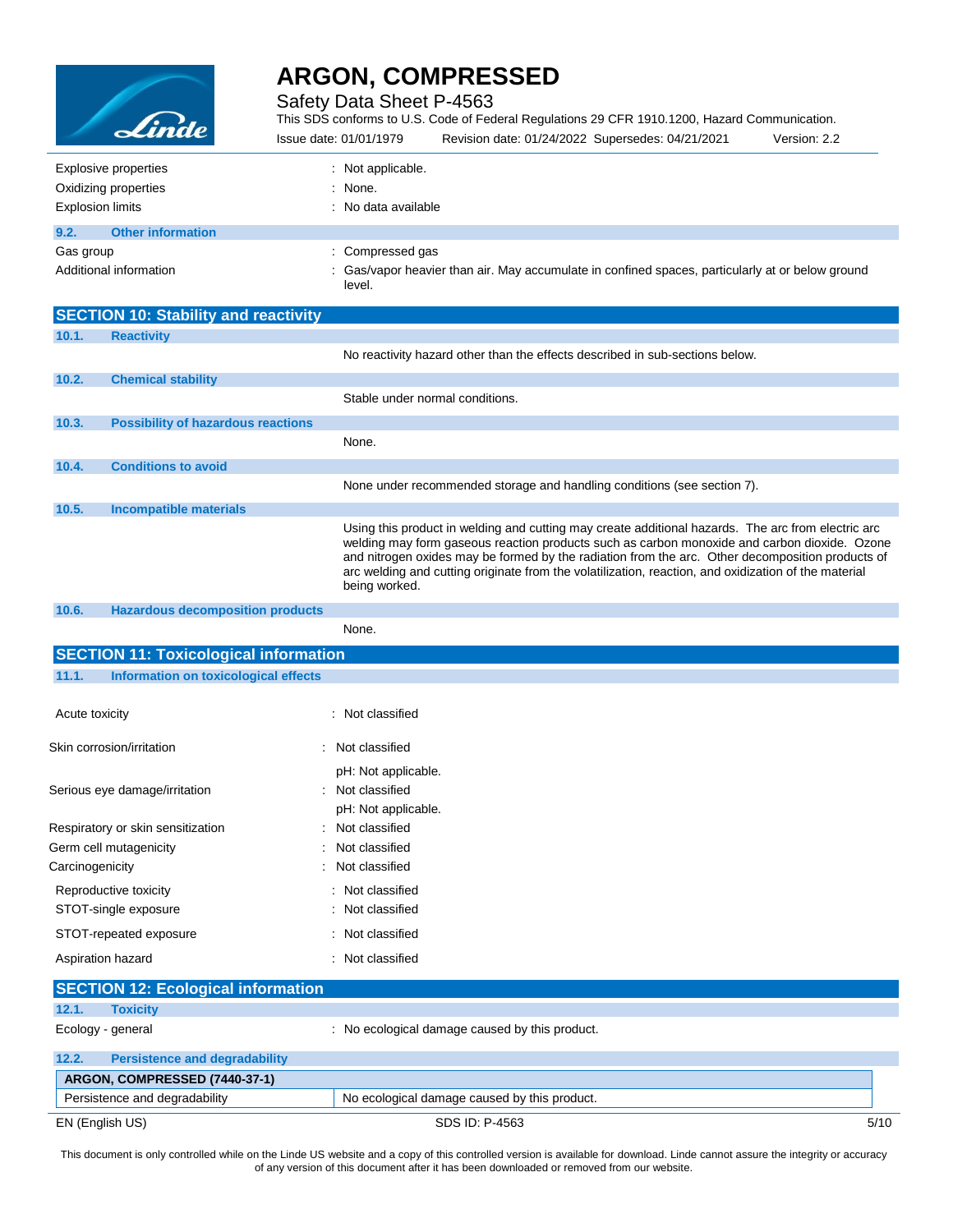

Safety Data Sheet P-4563

This SDS conforms to U.S. Code of Federal Regulations 29 CFR 1910.1200, Hazard Communication.

| Linue                                                                                              | Revision date: 01/24/2022 Supersedes: 04/21/2021<br>Version: 2.2<br>Issue date: 01/01/1979                                                                                                                                                                                                                                                                                                                                                                                                                                                                                                 |
|----------------------------------------------------------------------------------------------------|--------------------------------------------------------------------------------------------------------------------------------------------------------------------------------------------------------------------------------------------------------------------------------------------------------------------------------------------------------------------------------------------------------------------------------------------------------------------------------------------------------------------------------------------------------------------------------------------|
| Argon (7440-37-1)                                                                                  |                                                                                                                                                                                                                                                                                                                                                                                                                                                                                                                                                                                            |
| Persistence and degradability                                                                      | No ecological damage caused by this product.                                                                                                                                                                                                                                                                                                                                                                                                                                                                                                                                               |
| 12.3.<br><b>Bioaccumulative potential</b>                                                          |                                                                                                                                                                                                                                                                                                                                                                                                                                                                                                                                                                                            |
| ARGON, COMPRESSED (7440-37-1)                                                                      |                                                                                                                                                                                                                                                                                                                                                                                                                                                                                                                                                                                            |
| Partition coefficient n-octanol/water (Log Pow)                                                    | Not applicable.                                                                                                                                                                                                                                                                                                                                                                                                                                                                                                                                                                            |
| Partition coefficient n-octanol/water (Log Kow)                                                    | Not applicable.                                                                                                                                                                                                                                                                                                                                                                                                                                                                                                                                                                            |
| Bioaccumulative potential                                                                          | No ecological damage caused by this product.                                                                                                                                                                                                                                                                                                                                                                                                                                                                                                                                               |
| Argon (7440-37-1)                                                                                  |                                                                                                                                                                                                                                                                                                                                                                                                                                                                                                                                                                                            |
| Partition coefficient n-octanol/water (Log Pow)<br>Partition coefficient n-octanol/water (Log Kow) | Not applicable.<br>Not applicable.                                                                                                                                                                                                                                                                                                                                                                                                                                                                                                                                                         |
| Bioaccumulative potential                                                                          | No ecological damage caused by this product.                                                                                                                                                                                                                                                                                                                                                                                                                                                                                                                                               |
| <b>Mobility in soil</b><br>12.4.                                                                   |                                                                                                                                                                                                                                                                                                                                                                                                                                                                                                                                                                                            |
| ARGON, COMPRESSED (7440-37-1)                                                                      |                                                                                                                                                                                                                                                                                                                                                                                                                                                                                                                                                                                            |
| Mobility in soil                                                                                   | No data available.                                                                                                                                                                                                                                                                                                                                                                                                                                                                                                                                                                         |
| Ecology - soil                                                                                     | No ecological damage caused by this product.                                                                                                                                                                                                                                                                                                                                                                                                                                                                                                                                               |
| Argon (7440-37-1)                                                                                  |                                                                                                                                                                                                                                                                                                                                                                                                                                                                                                                                                                                            |
| Mobility in soil                                                                                   | No data available.                                                                                                                                                                                                                                                                                                                                                                                                                                                                                                                                                                         |
| Ecology - soil                                                                                     | No ecological damage caused by this product.                                                                                                                                                                                                                                                                                                                                                                                                                                                                                                                                               |
| 12.5.<br><b>Other adverse effects</b>                                                              |                                                                                                                                                                                                                                                                                                                                                                                                                                                                                                                                                                                            |
| Effect on ozone layer                                                                              | : None.                                                                                                                                                                                                                                                                                                                                                                                                                                                                                                                                                                                    |
| Effect on the global warming                                                                       | : None.                                                                                                                                                                                                                                                                                                                                                                                                                                                                                                                                                                                    |
|                                                                                                    |                                                                                                                                                                                                                                                                                                                                                                                                                                                                                                                                                                                            |
| <b>SECTION 13: Disposal considerations</b>                                                         |                                                                                                                                                                                                                                                                                                                                                                                                                                                                                                                                                                                            |
| <b>Waste treatment methods</b><br>13.1.                                                            |                                                                                                                                                                                                                                                                                                                                                                                                                                                                                                                                                                                            |
| Product/Packaging disposal recommendations                                                         | Dispose of contents/container in accordance with local/regional/national/international<br>regulations. Contact supplier for any special requirements.                                                                                                                                                                                                                                                                                                                                                                                                                                      |
| <b>SECTION 14: Transport information</b>                                                           |                                                                                                                                                                                                                                                                                                                                                                                                                                                                                                                                                                                            |
| In accordance with DOT                                                                             |                                                                                                                                                                                                                                                                                                                                                                                                                                                                                                                                                                                            |
| Transport document description (DOT)                                                               | : UN1006 Argon, 2.2                                                                                                                                                                                                                                                                                                                                                                                                                                                                                                                                                                        |
| UN-No.(DOT)                                                                                        | : UN1006                                                                                                                                                                                                                                                                                                                                                                                                                                                                                                                                                                                   |
| Proper Shipping Name (DOT)                                                                         | : Argon                                                                                                                                                                                                                                                                                                                                                                                                                                                                                                                                                                                    |
| Class (DOT)                                                                                        | : 2.2 - Class 2.2 - Non-flammable compressed gas 49 CFR 173.115                                                                                                                                                                                                                                                                                                                                                                                                                                                                                                                            |
| Hazard labels (DOT)                                                                                | : 2.2 - Non-flammable gas                                                                                                                                                                                                                                                                                                                                                                                                                                                                                                                                                                  |
| <b>Additional information</b>                                                                      |                                                                                                                                                                                                                                                                                                                                                                                                                                                                                                                                                                                            |
| Emergency Response Guide (ERG) Number                                                              | : 120                                                                                                                                                                                                                                                                                                                                                                                                                                                                                                                                                                                      |
| Other information                                                                                  | : No supplementary information available.                                                                                                                                                                                                                                                                                                                                                                                                                                                                                                                                                  |
| Special transport precautions                                                                      | : Avoid transport on vehicles where the load space is not separated from the driver's<br>compartment. Ensure vehicle driver is aware of the potential hazards of the load and knows<br>what to do in the event of an accident or an emergency. Before transporting product containers:<br>- Ensure there is adequate ventilation. - Ensure that containers are firmly secured. - Ensure<br>cylinder valve is closed and not leaking. - Ensure valve outlet cap nut or plug (where provided)<br>is correctly fitted. - Ensure valve protection device (where provided) is correctly fitted. |

EN (English US) SDS ID: P-4563 6/10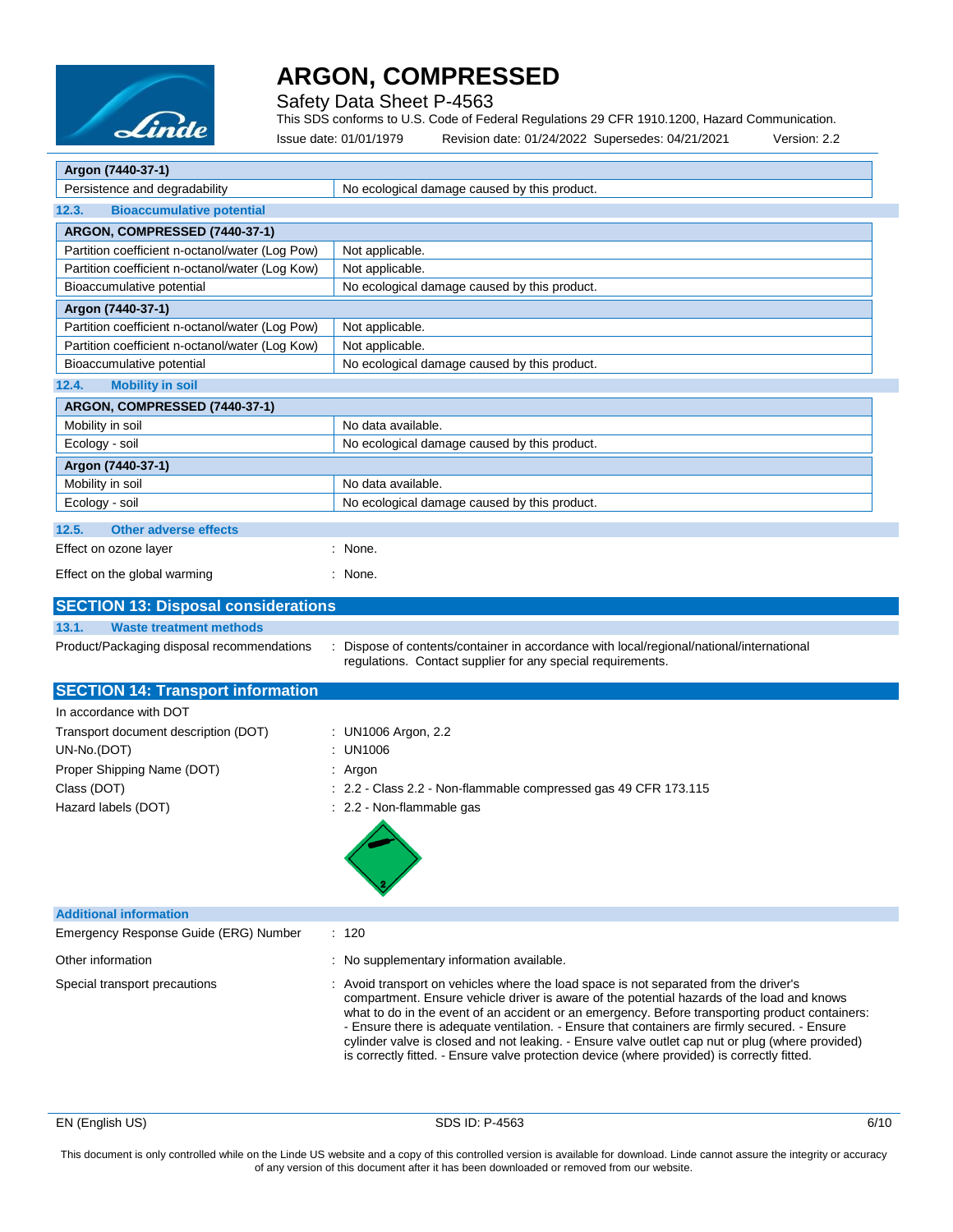

Safety Data Sheet P-4563

This SDS conforms to U.S. Code of Federal Regulations 29 CFR 1910.1200, Hazard Communication. Issue date: 01/01/1979 Revision date: 01/24/2022 Supersedes: 04/21/2021 Version: 2.2

| <b>Transport by sea</b>      |                                                                   |
|------------------------------|-------------------------------------------------------------------|
| UN-No. (IMDG)                | : 1006                                                            |
| Proper Shipping Name (IMDG)  | : ARGON, COMPRESSED                                               |
| Class (IMDG)                 | $: 2 - \text{Gases}$                                              |
| Division (IMDG)              | : 2.2 - Non-flammable, non-toxic gases                            |
| MFAG-No                      | : 120                                                             |
| Air transport                |                                                                   |
| UN-No. (IATA)                | : 1006                                                            |
| Proper Shipping Name (IATA)  | : Argon, compressed                                               |
| Class (IATA)                 | $: 2 - \text{Gases}$                                              |
| <b>Civil Aeronautics Law</b> | : Gases under pressure/Gases nonflammable nontoxic under pressure |

| <b>SECTION 15: Regulatory information</b>                                 |  |
|---------------------------------------------------------------------------|--|
| 15.1. US Federal regulations                                              |  |
| ARGON, COMPRESSED (7440-37-1)                                             |  |
| Listed on the United States TSCA (Toxic Substances Control Act) inventory |  |

All components of this product are listed on the Toxic Substances Control Act (TSCA) inventory.

### **15.2. International regulations**

#### **CANADA**

#### **ARGON, COMPRESSED (7440-37-1)**

Listed on the Canadian DSL (Domestic Substances List)

#### **Argon (7440-37-1)**

Listed on the Canadian DSL (Domestic Substances List)

#### **EU-Regulations**

#### **ARGON, COMPRESSED (7440-37-1)**

Listed on the EEC inventory EINECS (European Inventory of Existing Commercial Chemical Substances)

#### **15.2.2. National regulations**

#### **ARGON, COMPRESSED (7440-37-1)**

Listed introduction on Australian Industrial Chemicals Introduction Scheme (AICIS Inventory)

Listed on IECSC (Inventory of Existing Chemical Substances Produced or Imported in China)

Listed on KECL/KECI (Korean Existing Chemicals Inventory)

Listed on NZIoC (New Zealand Inventory of Chemicals)

Listed on PICCS (Philippines Inventory of Chemicals and Chemical Substances)

Listed on INSQ (Mexican National Inventory of Chemical Substances) Listed on the TCSI (Taiwan Chemical Substance Inventory)

#### **15.3. US State regulations**

#### EN (English US) SDS ID: P-4563 7/10 **ARGON, COMPRESSED(7440-37-1)** U.S. - California - Proposition 65 - Carcinogens List | No U.S. - California - Proposition 65 - Developmental **Toxicity** No U.S. - California - Proposition 65 - Reproductive Toxicity - Female No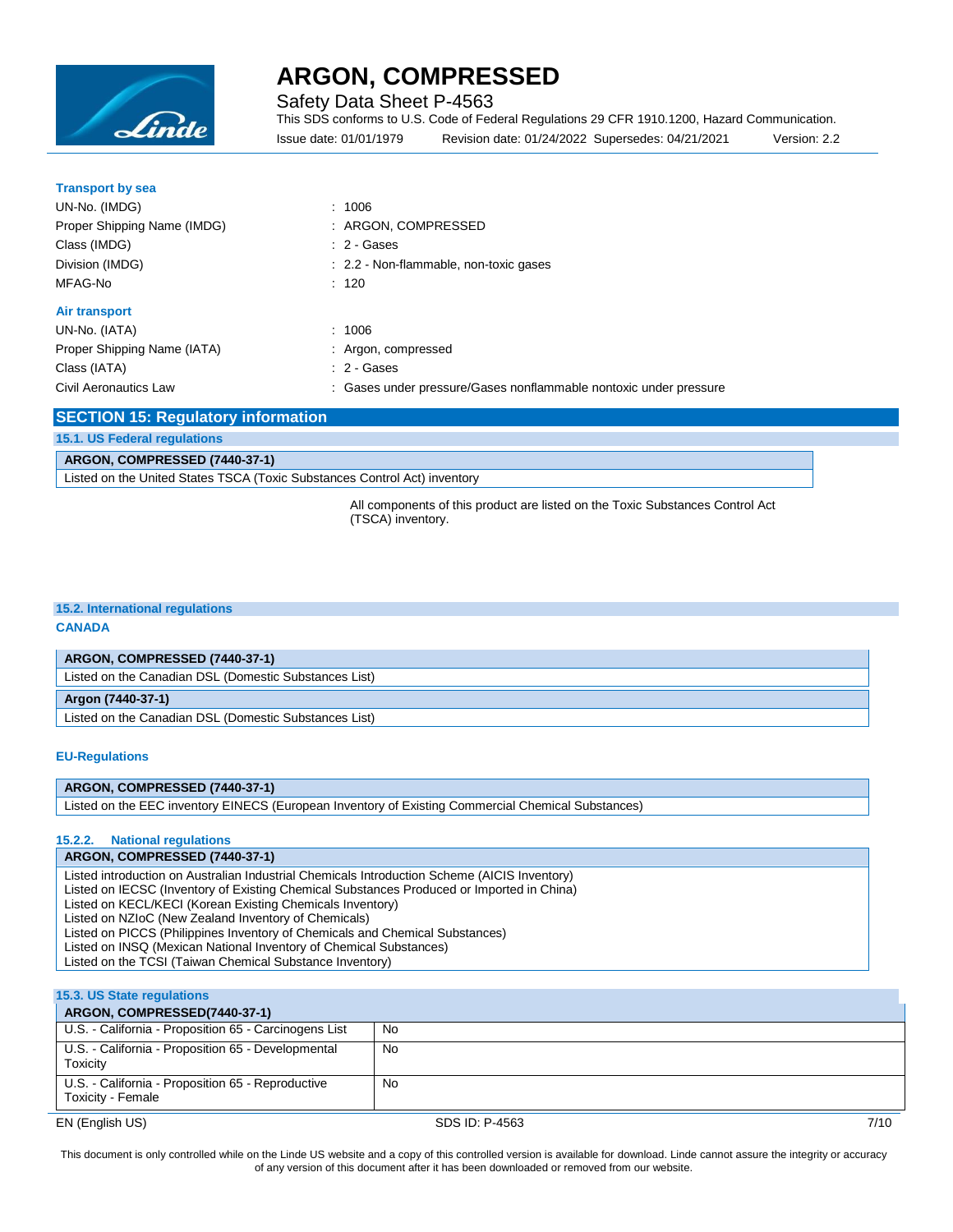

Safety Data Sheet P-4563

This SDS conforms to U.S. Code of Federal Regulations 29 CFR 1910.1200, Hazard Communication.

Issue date: 01/01/1979 Revision date: 01/24/2022 Supersedes: 04/21/2021 Version: 2.2

| ARGON, COMPRESSED(7440-37-1)                                         |                                                            |  |
|----------------------------------------------------------------------|------------------------------------------------------------|--|
| U.S. - California - Proposition 65 - Reproductive<br>Toxicity - Male | No.                                                        |  |
| State or local regulations                                           | U.S. - Massachusetts - Right To Know List                  |  |
|                                                                      | U.S. - New Jersey - Right to Know Hazardous Substance List |  |
|                                                                      | U.S. - Pennsylvania - RTK (Right to Know) List             |  |

California Proposition 65 - This product does not contain any substances known to the state of California to cause cancer, developmental and/or reproductive harm

| Argon (7440-37-1)                                           |                                                                   |                                                                              |                                                                         |                                     |
|-------------------------------------------------------------|-------------------------------------------------------------------|------------------------------------------------------------------------------|-------------------------------------------------------------------------|-------------------------------------|
| U.S. - California -<br>Proposition 65 -<br>Carcinogens List | U.S. - California -<br>Proposition 65 -<br>Developmental Toxicity | U.S. - California -<br>Proposition 65 -<br>Reproductive Toxicity -<br>Female | U.S. - California -<br>Proposition 65 -<br>Reproductive Toxicity - Male | No significant risk level<br>(NSRL) |
| No                                                          | No                                                                | No                                                                           | No                                                                      |                                     |
| Argon (7440-37-1)                                           |                                                                   |                                                                              |                                                                         |                                     |

U.S. - Massachusetts - Right To Know List

U.S. - New Jersey - Right to Know Hazardous Substance List

U.S. - Pennsylvania - RTK (Right to Know) List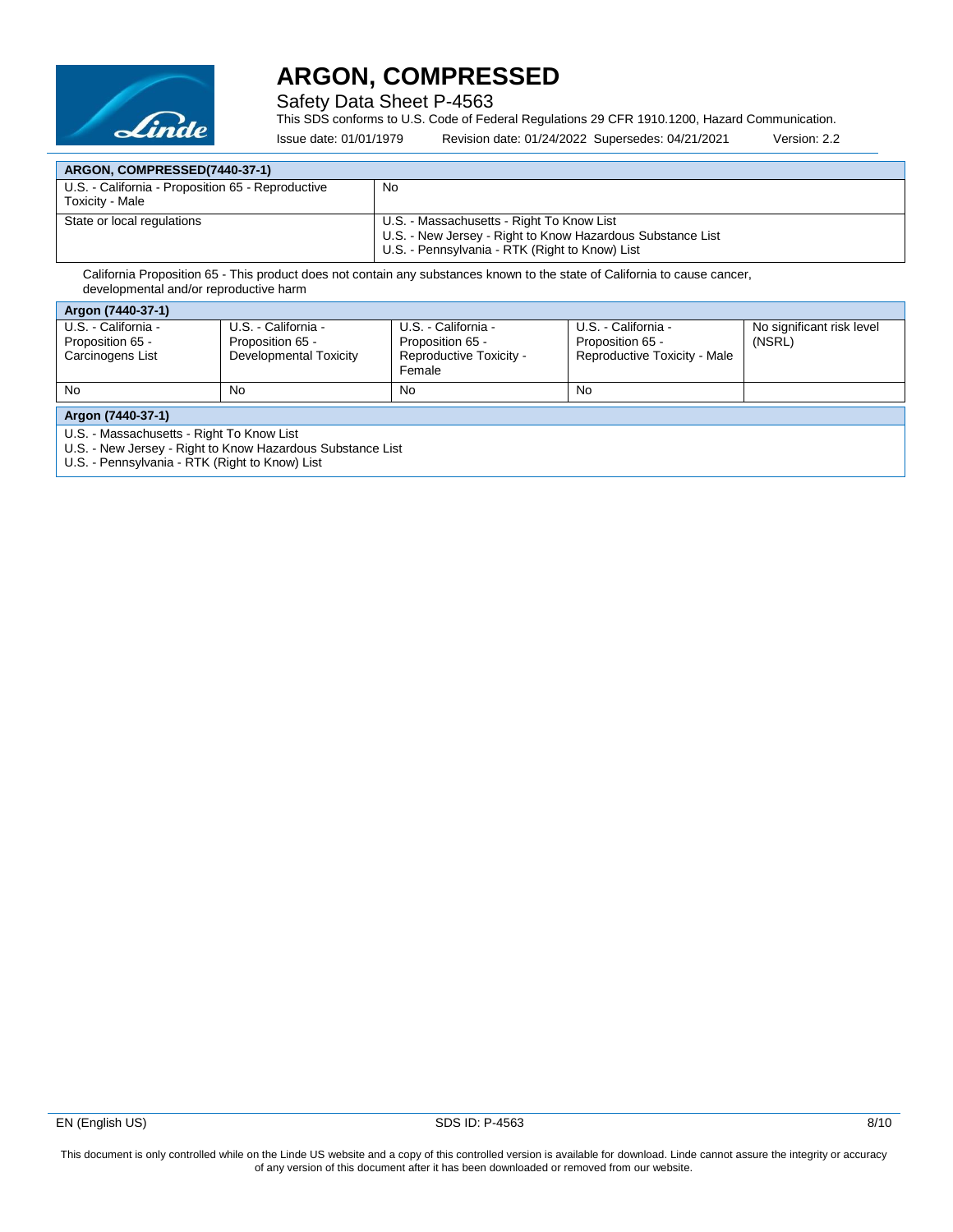

Safety Data Sheet P-4563

This SDS conforms to U.S. Code of Federal Regulations 29 CFR 1910.1200, Hazard Communication.

Issue date: 01/01/1979 Revision date: 01/24/2022 Supersedes: 04/21/2021 Version: 2.2

| <b>SECTION 16: Other information</b> |                                                                                                                                                                                                                                                                                                                                                                                                                                                                                                                                                                                                                                                                                                                                                                                                                                                                                                                                                                                                                                                                                                                     |
|--------------------------------------|---------------------------------------------------------------------------------------------------------------------------------------------------------------------------------------------------------------------------------------------------------------------------------------------------------------------------------------------------------------------------------------------------------------------------------------------------------------------------------------------------------------------------------------------------------------------------------------------------------------------------------------------------------------------------------------------------------------------------------------------------------------------------------------------------------------------------------------------------------------------------------------------------------------------------------------------------------------------------------------------------------------------------------------------------------------------------------------------------------------------|
| Other information                    | : When you mix two or more chemicals, you can create additional, unexpected hazards. Obtain<br>and evaluate the safety information for each component before you produce the mixture.<br>Consult an industrial hygienist or other trained person when you evaluate the end product.<br>Before using any plastics, confirm their compatibility with this product.                                                                                                                                                                                                                                                                                                                                                                                                                                                                                                                                                                                                                                                                                                                                                    |
|                                      | Fumes and gases produced during welding and cutting processes can be dangerous to your<br>health and may cause serious lung disease. KEEP YOUR HEAD OUT OF FUMES. DO NOT<br>BREATHE FUMES AND GASES. Use enough ventilation, local exhaust, or both to keep fumes<br>and gases from your breathing zone and the general area. Short-term overexposure to fumes<br>may cause dizziness, nausea, and dryness or irritation of the nose, throat, and eyes; or may<br>cause other similar discomfort. Contaminants in the air may add to the hazard of fumes and<br>gases. One such contaminant, chlorinated hydrocarbon vapors from cleaning and degreasing<br>activities, poses a special risk. DO NOT USE ELECTRIC ARCS IN THE PRESENCE OF<br>CHLORINATED HYDROCARBON VAPORS-HIGHLY TOXIC PHOSGENE MAY BE<br>PRODUCED. Metal coatings such as paint, plating, or galvanizing may generate harmful<br>fumes when heated. Residues from cleaning materials may also be harmful. AVOID ARC<br>OPERATIONS ON PARTS WITH PHOSPHATE RESIDUES (ANTI-RUST, CLEANING<br>PREPARATIONS)—HIGHLY TOXIC PHOSPHINE MAY BE PRODUCED. |
|                                      | Linde asks users of this product to study this SDS and become aware of the product hazards<br>and safety information. To promote safe use of this product, a user should (1) notify<br>employees, agents, and contractors of the information in this SDS and of any other known<br>product hazards and safety information, (2) furnish this information to each purchaser of the<br>product, and (3) ask each purchaser to notify its employees and customers of the product<br>hazards and safety information.                                                                                                                                                                                                                                                                                                                                                                                                                                                                                                                                                                                                     |
|                                      | The opinions expressed herein are those of qualified experts within Linde Inc. We believe that<br>the information contained herein is current as of the date of this Safety Data Sheet. Since the<br>use of this information and the conditions of use are not within the control of Linde Inc, it is the<br>user's obligation to determine the conditions of safe use of the product.                                                                                                                                                                                                                                                                                                                                                                                                                                                                                                                                                                                                                                                                                                                              |
|                                      | Linde SDSs are furnished on sale or delivery by Linde or the independent distributors and<br>suppliers who package and sell our products. To obtain current SDSs for these products,<br>contact your sales representative, local distributor, or supplier, or download from<br>www.lindeus.com. If you have questions regarding Linde SDSs, would like the document<br>number and date of the latest SDS, or would like the names of the Linde suppliers in your area,<br>phone or write the Linde Call Center (Phone: 1-844-44-Linde (1-844-445-4633); Address: Linde<br>Call Center, Linde Inc, P.O. Box 44, Tonawanda, NY 14151-0044).                                                                                                                                                                                                                                                                                                                                                                                                                                                                           |
|                                      | Linde and the Linde wordmark are trademarks or registered trademarks of Linde plc or its<br>affiliates. The information contained herein is offered for use by technically qualified personnel<br>at their discretion and risk without warranty of any kind.                                                                                                                                                                                                                                                                                                                                                                                                                                                                                                                                                                                                                                                                                                                                                                                                                                                        |
| <b>Revision date</b>                 | Copyright © 2021, Linde Inc.<br>: 01/24/2022                                                                                                                                                                                                                                                                                                                                                                                                                                                                                                                                                                                                                                                                                                                                                                                                                                                                                                                                                                                                                                                                        |
|                                      |                                                                                                                                                                                                                                                                                                                                                                                                                                                                                                                                                                                                                                                                                                                                                                                                                                                                                                                                                                                                                                                                                                                     |
| NFPA health hazard                   | : 0 - Materials that, under emergency conditions, would offer<br>no hazard beyond that of ordinary combustible materials.                                                                                                                                                                                                                                                                                                                                                                                                                                                                                                                                                                                                                                                                                                                                                                                                                                                                                                                                                                                           |
| NFPA fire hazard                     | $\bf{0}$<br>: 0 - Materials that will not burn under typical fire conditions,<br>including intrinsically noncombustible materials such as<br>$\mathbf{0}$<br>$\mathbf{0}$<br>concrete, stone, and sand.                                                                                                                                                                                                                                                                                                                                                                                                                                                                                                                                                                                                                                                                                                                                                                                                                                                                                                             |
| NFPA instability                     | : 0 - Material that in themselves are normally stable, even<br><b>SA</b><br>under fire conditions.                                                                                                                                                                                                                                                                                                                                                                                                                                                                                                                                                                                                                                                                                                                                                                                                                                                                                                                                                                                                                  |
| NFPA specific hazard                 | : SA - This denotes gases which are simple asphyxiants.                                                                                                                                                                                                                                                                                                                                                                                                                                                                                                                                                                                                                                                                                                                                                                                                                                                                                                                                                                                                                                                             |

SDS US (GHS HazCom 2012) - Linde 2022

EN (English US) SDS ID: P-4563 9/10